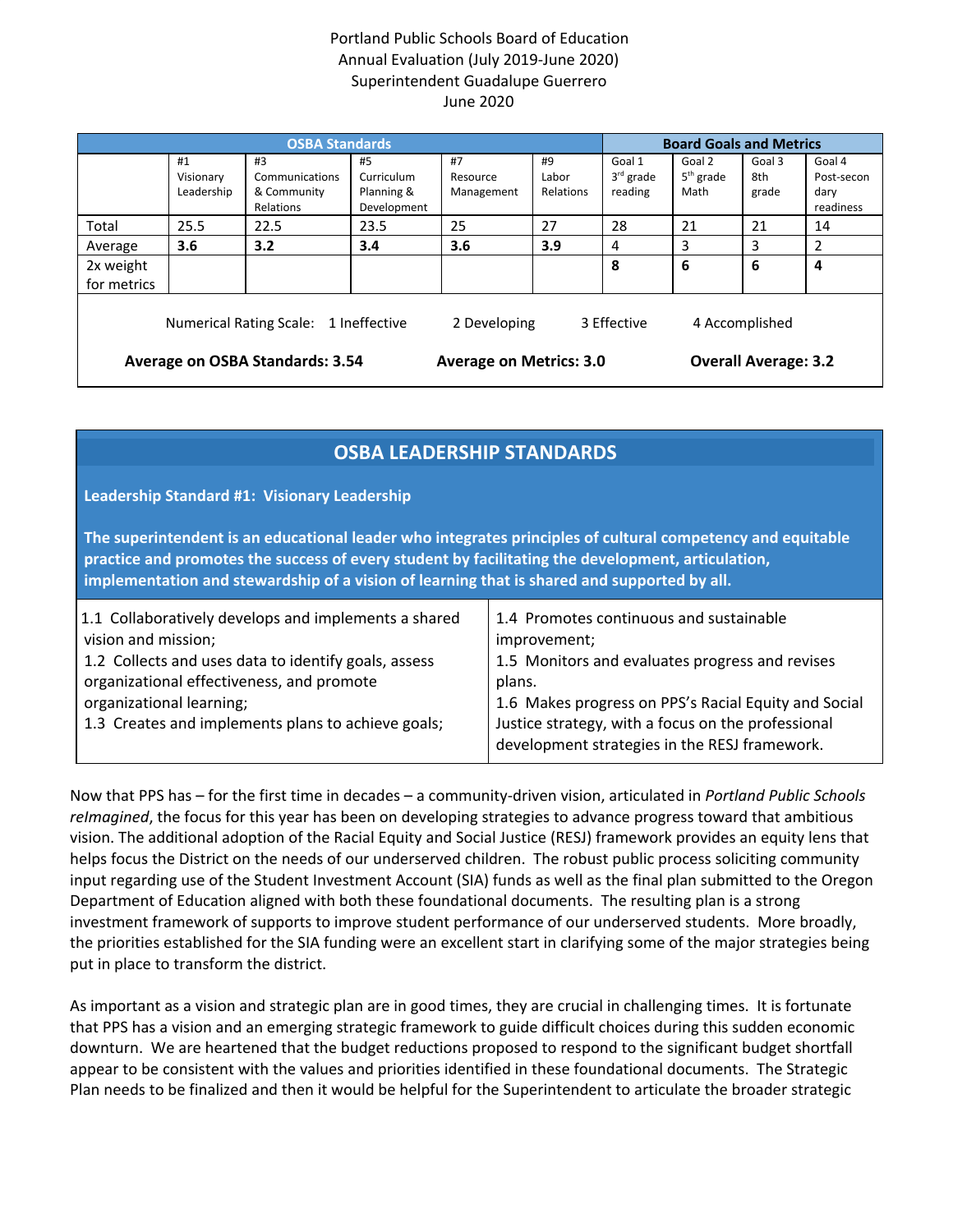plan, how it has guided/will guide decision-making during this period of crisis management, and how the austerity and pandemic response may impact the operationalization and timeline of the desired transformation. As we face the challenges of a "new normal" of constrained resources and forced flexibility in teaching and learning, it will be especially important for the Superintendent to share his strategic roadmap with the PPS community so that students, parents, and the broader community can understand the plan to meet our student proficiency and growth goals, their role in it, and how progress will be monitored. As community demand for racial equity and justice grows in this post-George Floyd era, it will be especially important for PPS not only to respond to those demands, but to be seen to respond in real, tangible ways.

The Superintendent has done a very good job assembling and managing a team of highly skilled professionals and setting the overall tone and strategic direction for the District. The Superintendent carries out his role in a respectful and professional manner, and does a good job of listening to PPS's many stakeholders. It would be helpful for this administration to communicate how decision-making has been influenced by the feedback received. Making people aware of how their input and experiences have been integrated into decision-making is a critical component of building support for disruptive changes and systemic transformation. While the professional development strategies implemented in concert with the RESJ framework have not been especially visible to the Board, there is a clear driving commitment to improving instructional practice in service to eliminating the achievement disparities in our district. The Superintendent consistently communicates an aspirational vision for all students and has taken concrete steps to elevate student voice and engagement. The Superintendent and his team are regular visitors to all school sites. He and his team continue to infiltrate effective structures and a positive culture through the many layers of the district, and we applaud the progress in building stronger, mutually supportive relationships with building administrators. These relationships and the ability to listen to on-the-ground concerns should reinforce the support the central office provides schools.

In addition, the Superintendent's leadership can be seen statewide, as other districts begin to take notice of PPS's accomplishments. This was particularly true with the Student Investment Act, where PPS led the state in both process and substance. The Superintendent and his team have strengthened relationships with other districts regionally and helped to create a collaborative among the largest districts in the state to develop a common agenda and share resources to promote system improvement. PPS took and continues to take a leading role in shaping the statewide response to the COVID crisis. The Superintendent worked diligently and adaptively to help PPS pivot to distance learning. Flexibility and ingenuity will be necessary for the foreseeable future as school districts adjust to the demands of teaching and learning in the midst of a pandemic.

#### **Leadership Standard #3: Communications and Community Relations**

**The superintendent integrates principles of cultural competency and equitable practice and promotes the success of every student by understanding, responding to and influencing the larger political, social, economic, legal and cultural context. The superintendent establishes effective two-way communications and engagement with students, staff, parents, media and the community, responding to feedback and building support for and engagement with the district.**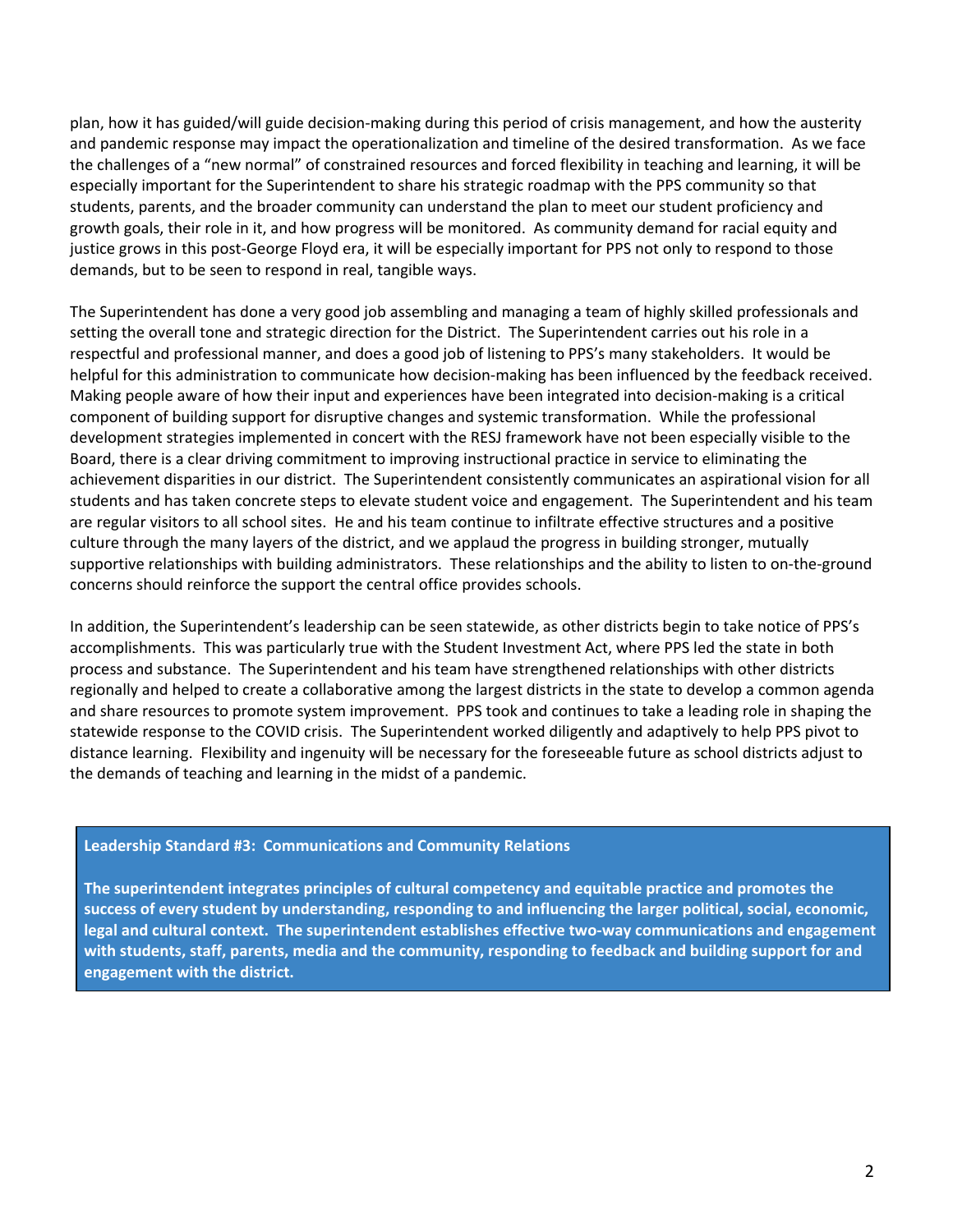| 3.1 Develops formal and informal techniques to gain   | 3.3 Promotes stakeholder involvement, engagement      |
|-------------------------------------------------------|-------------------------------------------------------|
| internal and external perceptions of the district;    | and participation in the process of schooling;        |
| 3.2 Demonstrates effective communication skills       | 3.4 Establishes effective school/community relations, |
| (written, verbal, and non-verbal contexts, formal and | school/business partnerships and public service;      |
| informal settings, large and small groups and         | 3.5 Understands the role of media in shaping opinions |
| one-on-one environments);                             | as well as how to work with the media.                |

Communication services have vastly improved in the last year across many levels. Clear, consistent, timely communications are now going out regularly to both internal and external stakeholders. PPS now delivers a more comprehensive portrayal of our students' progress and successes and the work that is underway in the district. The introduction of "The One: a daily snapshot," has been a particularly effective window on the wide range of activities going on in the district through proactive storytelling.

The COVID crisis has presented enormous communications challenges for every organization and public system. The PPS communications department has acquitted itself very well. The clarity, frequency, and comprehensiveness of the communications around the COVID crisis have helped students, families, and educators cope with the stress of the closures and distance learning, informing them of resources as well as academic guidelines and expectations, all translated into the district's five supported languages. An indicator of the quality of the communications is that other districts and state agencies often used PPS communications as a template for their own communications. As we look ahead to the uncertainties of reopening, it will be especially important to continue to communicate early and often (even over-communicate) with students and families about the district's response to the evolving circumstances governing the 2020-21 school year. In addition, PPS's leadership on the translation of materials continues to set a statewide standard that other districts leverage and that better serve families in our community.

This year we have also seen big strides in making decision-making more inclusive. School leaders have been intentionally brought in to help bring a school-based perspective to critical decisions like staffing. In order for the Board to understand better the district's continuous improvement processes, it would be helpful to learn more about feedback loops with school-based personnel. The Superintendent's commitment to listening to student voice and integrating student perspective in district decision-making is evident in formal and informal ways. An extensive engagement process regarding the issue of School Resource Officers (SROs) in schools informed the recent decision to end PPS's participation in the SRO program. A student engagement specialist was brought on to help students develop their own student government systems and, in addition to the Student Representative on the Board, student representatives participated in Board committee work. Great efforts have been made by both the engagement and communications staff to provide students with creative virtual simulations of the traditional rites of passage like graduation, prom, and end-of-year arts celebrations.

Community engagement has continued to improve, building off the success of last year's visioning process. The process to solicit input for the SSA application was remarkably successful, especially in engaging under-served communities, despite the constrained timeline. Partnerships with the business community have produced tangible supports for the district, particularly in response to the COVID crisis. The media environment has dramatically improved in the last year, which is probably attributable to pro-active efforts of the communications department as much as improved district performance. Strong community support for PPS was evident in the passage of the local option levy by a wide majority (77%) last November.

The relationships the Superintendent has nurtured since he arrived three years ago are evident in the reputation he has in the community. The Superintendent has built strong external relationships and has emerged as a leader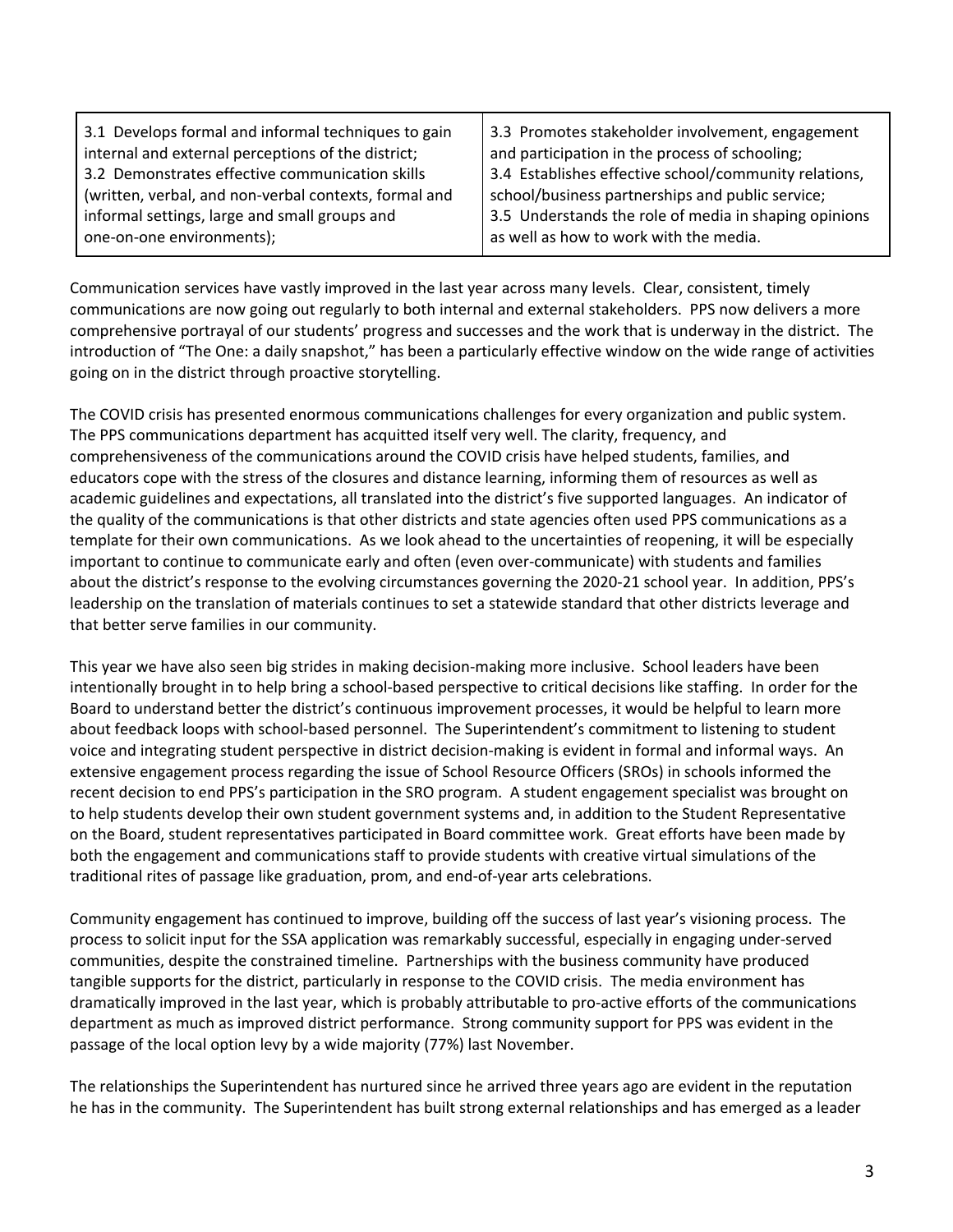in advancing statewide education issues on behalf of a broad coalition of the state's largest K-12 districts. He also continues to play a role nationally through the Council of Great City Schools, which allows PPS to benefit from the experiences of other large districts dealing with similar challenges.

There are a number of areas that could benefit from additional improvements in communications with the Board and the community relating to district decision-making. The weekly updates are very useful and it would be helpful to have all materials to the Board in a timely manner and of consistent quality to facilitate good decision-making. The process to develop or revise policies would benefit from a more transparent, consistent, and timely process for public engagement. It would be beneficial to the district to co-create an external communication plan with the Board. This could help create Board meetings that more effectively educate families and the broader community about the strategic direction of the district, the ongoing work to pursue it, and how it will impact students' academic and personal outcomes.

Staff responses to formal complaints have been of inconsistent quality, resulting in community dissatisfaction, and stalled process improvements. PPS continues to be a difficult system for students and families to navigate. It would be useful to have a family engagement plan (that doesn't rely on contractors) that could assist families in working with PPS and other systems, as well as connect families with the curriculum and behavioral practices (like PBIS), that would help create school and home environments that are mutually reinforcing. Some groups, including Native American and Black parents as well as parents of children with disabilities or receiving special education services, and TAG services would benefit from increased engagement from the Superintendent and leadership team. There continues to be longstanding resentment from some constituent groups, for example the Rosa Parks community. Now that we have made such substantial progress on the basics of communications and engagement, there is an opportunity to repair past damage and build and renew positive relationships.

## **Leadership Standard #5: Curriculum Planning/ Development**

**This standard addresses the superintendent's skills in staying up to date in curriculum, teaching, learning and testing theories. It requires the superintendent to make sound recommendations for learning technologies.**

| 5.1 Develops core curriculum design and delivery  | 5.4 Includes the use of computers, the internet, distance |
|---------------------------------------------------|-----------------------------------------------------------|
| systems based on content and assessment           | learning and other technologies in educational            |
| standards and best practices;                     | programming;                                              |
| 5.2 Establishes curriculum planning to anticipate | 5.5 Assesses student progress using a variety of          |
| occupational trends, school-to-career needs and   | appropriate techniques;                                   |
| college preparation;                              | 5.6 Involves faculty and stakeholders in enhancement      |
| 5.3 Uses child development and learning theories  | and renewal of curriculum to ensure alignment of          |
| in the creation of developmentally appropriate    | curriculum, instruction and assessment.                   |
| curriculum and instruction;                       |                                                           |

Perhaps the most important line of the Superintendent's self-evaluation is: "Improving the quality of instruction remains the core work of PPS." Superintendent Guerrero is clearly an effective instructional leader. Discussions with him about education techniques, trends, and standards are always rigorous and complete. The creation of a culture focused on teaching and learning is evident in the development of the GVC, the quality of the senior leadership, and the strategic focus on supporting effective instruction.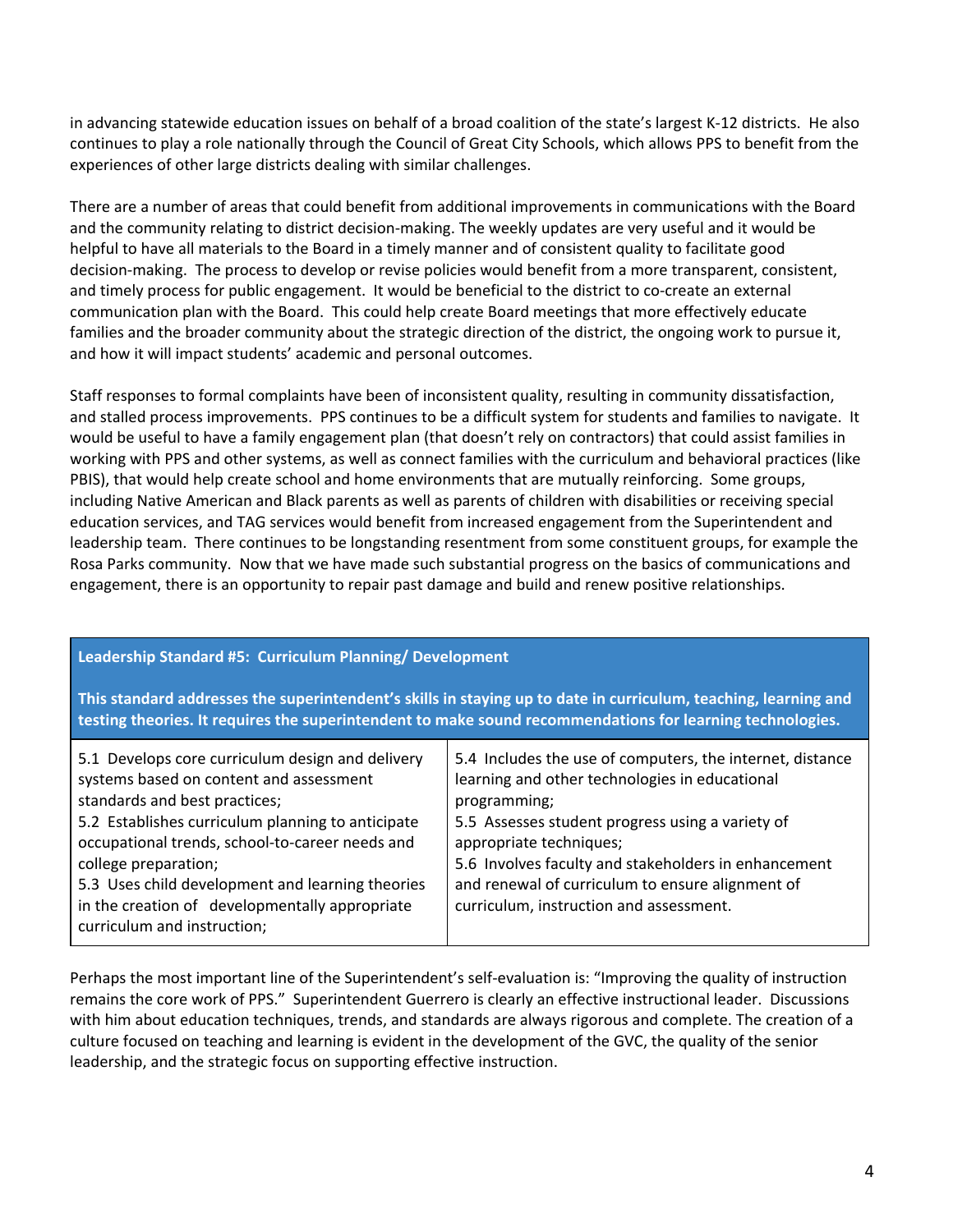There is a long list of other notable accomplishments in the Superintendent's self-evaluation that speak to the level of work and focus that is going into curriculum planning and development, and building structures and systems to support student growth. The College and Career Readiness initiative has provided a road map to ensure every high school student has a plan, the opportunity, and appropriate supports to take college prep or career-related courses. Initial data for this work is promising. Visual and performing arts that have long been neglected now benefit from a master plan that is guiding an investment strategy intended to provide multiple arts pathways in every cluster. District-wide, PPS now offers students in the middle grades opportunities to participate in athletics in every cluster. The recent rollout of a new social-emotional learning curriculum was well received and especially timely given the additional stress associated with the COVID closures. The continuing elaboration of strong Multi-Tiered Systems of Support (MTSS), including both academic and wellness components, is critical to achieving the outcome goals we have adopted. The Board would benefit from regular updates on the progress in developing these systems.

The support for building out a strong systems performance evaluation function in the district, essentially from scratch, is positioning the district to assess and track student achievement with fidelity. Without this, we could not make progress on addressing our disparities. Adoption of the MAP assessments means that the district now has formative assessments that provide actionable information to help classroom educators adjust their instruction to meet every student's needs and help central office staff provide appropriate supports. Baseline data for the high school students needs to be integrated into the evaluation tool.

The Superintendent listened to feedback from principals and restructured the Division of Instruction and School Communities to be more service-oriented. It would be helpful to understand what feedback mechanisms are available to allow school leaders to share their on-the-ground perspectives. In order to maintain the momentum, it will be important for the district to continue supporting school administrators as instructional leaders and developing the district's capacity to provide meaningful professional development opportunities for educators at all levels. The collaborative relationship being built with PAT and the provision of a portfolio of high quality professional development opportunities will facilitate the spread of a culture of continuous improvement. The culture of continuous improvement is only as useful as the ways in which it is communicated and understood by all stakeholders. As improvement efforts continue, it would be helpful to provide regular reports in language accessible to laymen to build understanding and support of school improvement strategies among families and the broader community.

The COVID crisis has shown how far behind we have been in employing technology to assist teaching and learning. The effort to develop a distance learning capacity virtually overnight has been impressive, requiring cross-departmental collaboration and extraordinary efforts by educators. Since effective technology-assisted teaching requires that educators develop new skill sets, it will be important to provide professional development opportunities going forward.

#### **Leadership Standard #7: Resource Management**

**The superintendent effectively organizes and manages operational aspects of the district including finance, human resources, food services, transportation, maintenance and facilities so that students can attend and learn in quality environments staffed by quality professionals.**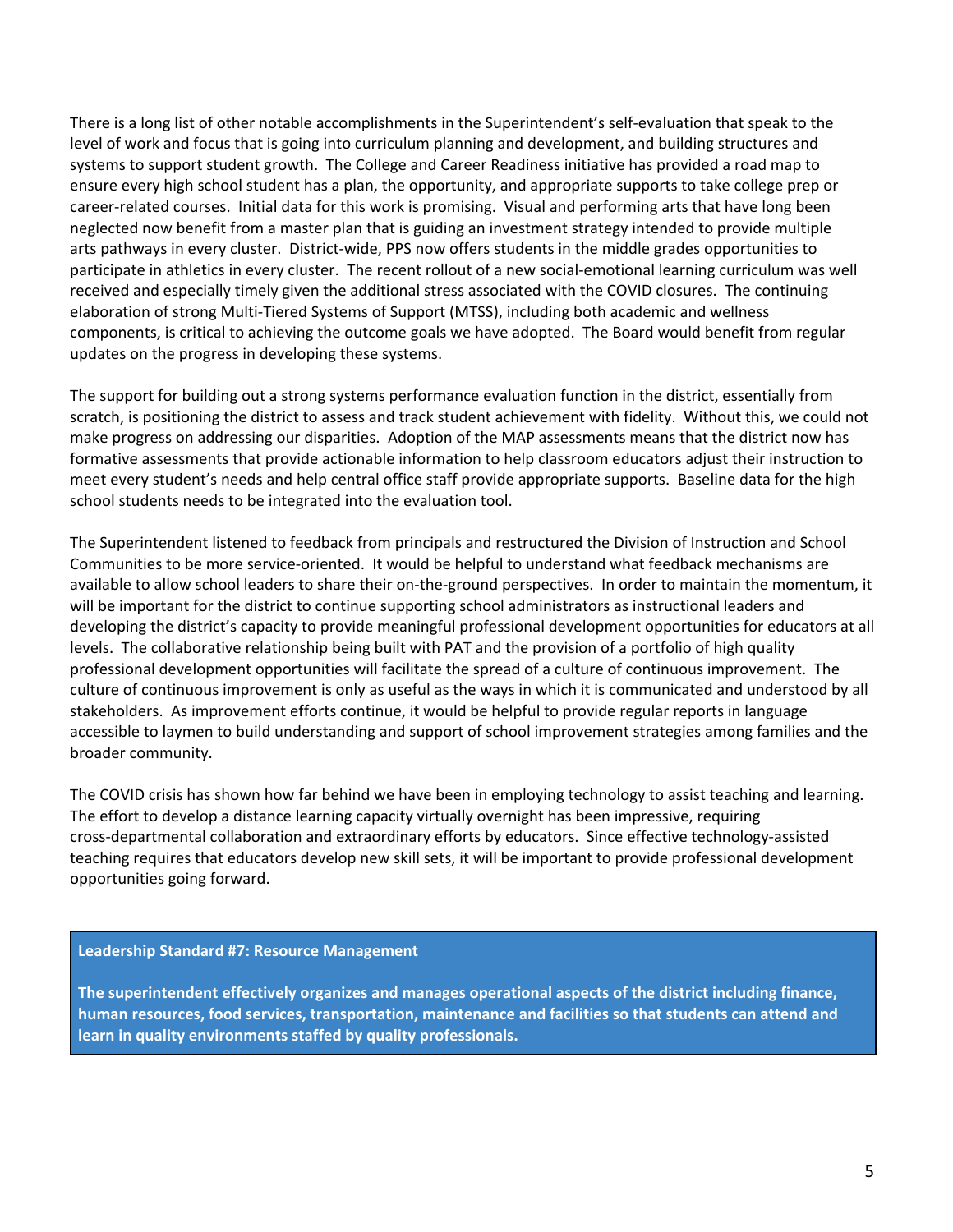| 7.1 Demonstrates use of system and staff<br>evaluation data for personnel policies,<br>decision-making, promotion of career growth and<br>professional development;<br>7.2 Identifies and applies appropriate policies,<br>criteria and processes for the recruitment,<br>selection, induction, compensation and separation<br>of personnel with attention to issues of equity and | 7.3 Makes sound fiscal decisions, in line with the<br>organization's strategic goals, and establishes clear and<br>transparent systems of fiscal control and accountability. |
|------------------------------------------------------------------------------------------------------------------------------------------------------------------------------------------------------------------------------------------------------------------------------------------------------------------------------------------------------------------------------------|------------------------------------------------------------------------------------------------------------------------------------------------------------------------------|
| diversity;                                                                                                                                                                                                                                                                                                                                                                         |                                                                                                                                                                              |

Resource management is another area where the Superintendent and his team have performed very well. Over the last year, the Superintendent has rounded out his leadership team, with more nationally recognized educational leaders who have experience in implementing the evidence-based practices and data analysis that will help PPS bring our ambitious vision to life.

The budget for the 2019-20 academic year was Superintendent Guerrero's first real opportunity to create a budget that fully reflected an emerging strategic focus on equitable allocation of resources to schools based on need. As a result, schools with the highest needs received higher staffing levels, more school-based resources, and greater Central Office support.

The passage of the Students Success Act (SSA) in late Spring 2019 created a new revenue source that promised an historic investment in public education in Oregon. It included a special fund, the Student Investment Account (SIA), specifically intended to improve educational outcomes of under-served students. Much of the fall and winter was consumed with developing a plan for those SIA funds. Within an extremely compressed timeline, PPS successfully conducted an extensive community engagement process to inform the elaboration of the SIA application. This work showed the high commitment of the Superintendent to making sound fiscal decisions with community and stakeholder feedback. The findings from that engagement process mirrored the visioning process in 2019, confirming the community's commitment to prioritizing investments to support students' social-emotional well-being and improve the educational experiences and outcomes of under-served students. The SIA process helped to solidify the contours of the overall budget for 2020-21, which was slated to include unprecedented investments in strategies to advance the transformation of PPS. A similar transparent process should occur with the budget amendments once we get clarity on the state budget.

Unfortunately, the precipitous economic downturn occasioned by the Coronavirus pandemic has led to a reversal in fiscal outlook, with the district now facing a substantial budget shortfall even as the costs of reopening schools increases. Although the existing budget document has been overtaken by events, the Superintendent has pledged to retain its strategic priorities, including differentiated allocation of resources to schools based on need, although the level of investment will be scaled back to match available resources. The definition of "needs" may have to be reconsidered and resource allocation formulas re-evaluated if the school day and students' experience continue to be significantly altered in response to the pandemic. We are fortunate that PPS has a vision and a strategic framework to guide difficult choices during this fiscal emergency; their absence during previous budget crises contributed to short-term decision-making that produced long-term negative consequences.

The district's response to the COVID-19 crisis showed ingenuity, creativity, and effective management in extremely difficult circumstances. Almost overnight, the district created from scratch a Distance Learning program and virtual student support resources. The transition to online learning has been challenging for everyone; we want to acknowledge the enormous effort that has been required of staff, educators, students, and families. This was a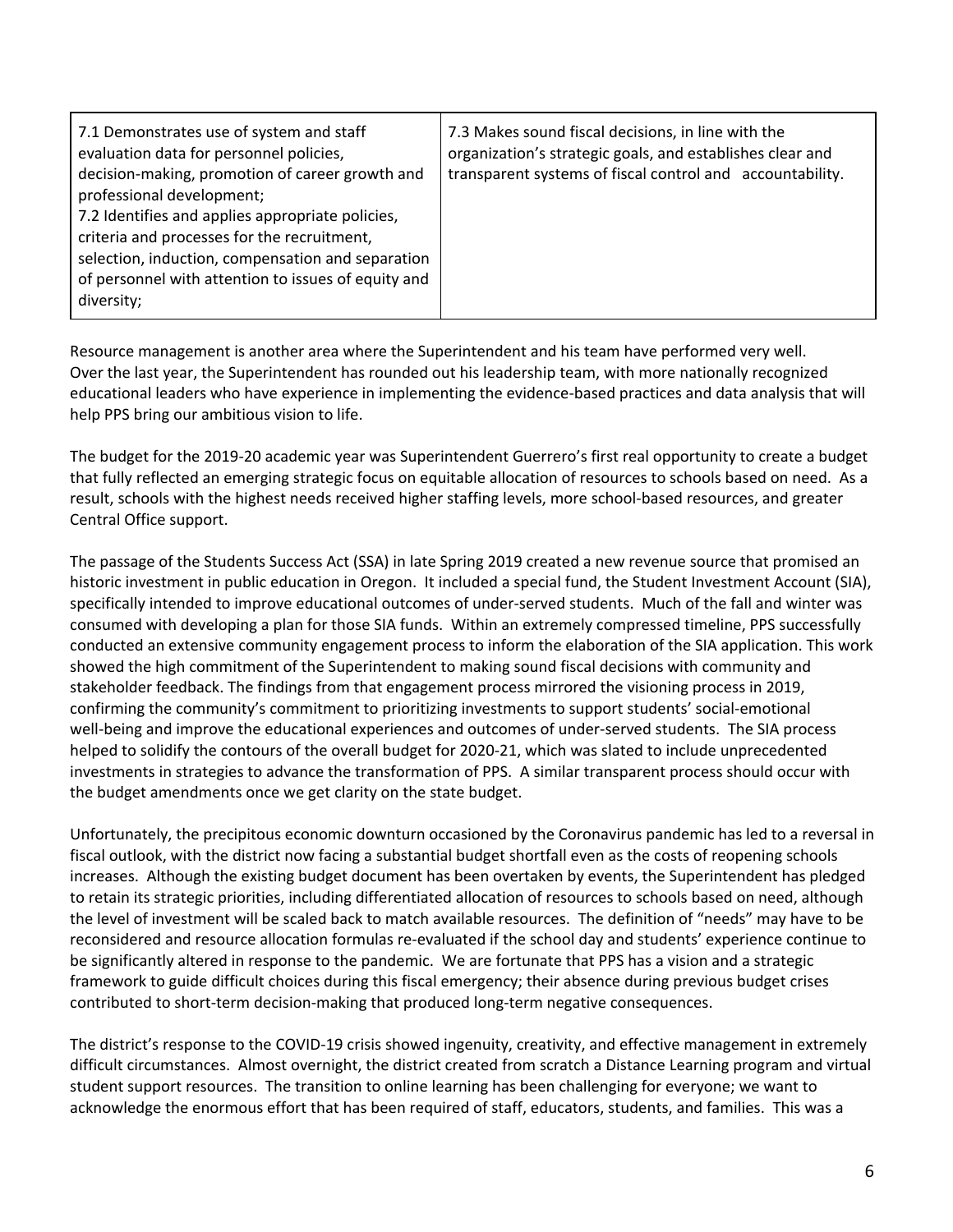formidable logistical challenge, including distributing 15,000 devices (20,000 were bought in an extremely competitive market), 4,000 Internet hotspots, and over half a million meals. Swift action to economize, including reducing employee hours, will help to mitigate the impact of the funding crisis. The use of the Work Share Program was genius, demonstrating nimbleness and innovative thinking in response to changing working conditions to save about \$10 million with minimal impact to students while holding employees largely harmless.

More generally, the District's financial and resource management systems continue to improve. For the second year in a row, PPS received a clean audit and the Board is now receiving regular financial reports. After an error exposed vulnerability to external fraud, financial processes were revised to provide additional controls. Work towards full compliance with the findings in the Secretary of State's audit have been made including those pertaining to purchasing, oversight, and the hiring of two independent performance auditors. The bond performance audit was completed and recommendations are being implemented. Legal services and associated risks are well managed. Capital projects are on track as is the 2020 bond. Safety upgrades are evident at many schools and a comprehensive approach to the implementation of the professional conduct policy has enhanced systems to promote student safety. Finally, staff are approaching the 2020-21 budget cycle with the flexibility necessary in a time of great uncertainty.

Evaluation of this leadership standard could benefit from more clear information and data from the Superintendent on progress in diverse hiring across the organization. Community members have noted that PPS continues to struggle to recruit, hire, and retain Black, Latinx, and Native American teachers, principals/administrators, and senior leaders. The Board would like to have more information about overall plans and efforts to increase workforce diversity and requests a mechanism to monitor progress, especially as it relates to Black employees at every level. In order to increase the diversity of our staff at every level, PPS needs to continue a focus on creating a work environment that actively supports, trains, and retains staff, administrators, and educators of color. Some positive steps have been taken to address the shortage of educators of color, including the creation of a "grow your own" program to support para-educators interested in becoming licensed educators, the establishment of a robust mentoring program for new teachers, and active partnerships with local universities.

#### **Leadership Standard #9: Labor Relations**

**The superintendent provides technical advice to the board during labor negotiations, keeps the board apprised of negotiation status, understands and effectively administers negotiated labor contracts and keeps abreast of legislative changes affecting the collective bargaining process.**

| 9.1 Develops bargaining strategies based upon | 9.3 Participates in the collective bargaining processes as |  |  |  |
|-----------------------------------------------|------------------------------------------------------------|--|--|--|
| collective bargaining laws and processes;     | determined by the board;                                   |  |  |  |
| 9.2 Identifies contract language issues and   | 9.4 Establishes productive relationships with bargaining   |  |  |  |
| proposes modifications;                       | groups while managing contracts effectively.               |  |  |  |
|                                               |                                                            |  |  |  |

The Superintendent's performance on this standard has been, in a word, outstanding.

Labor-management relations have vastly improved since the Superintendent's arrival in 2017 and continue to be largely conflict-free and respectful, resulting in both sides walking away with wins. Since July 2019, a second round of contract negotiations was successfully concluded for every bargaining unit except for PAT whose negotiations were postponed due to the departure of the chief negotiator and then the COVID crisis. These contracts met the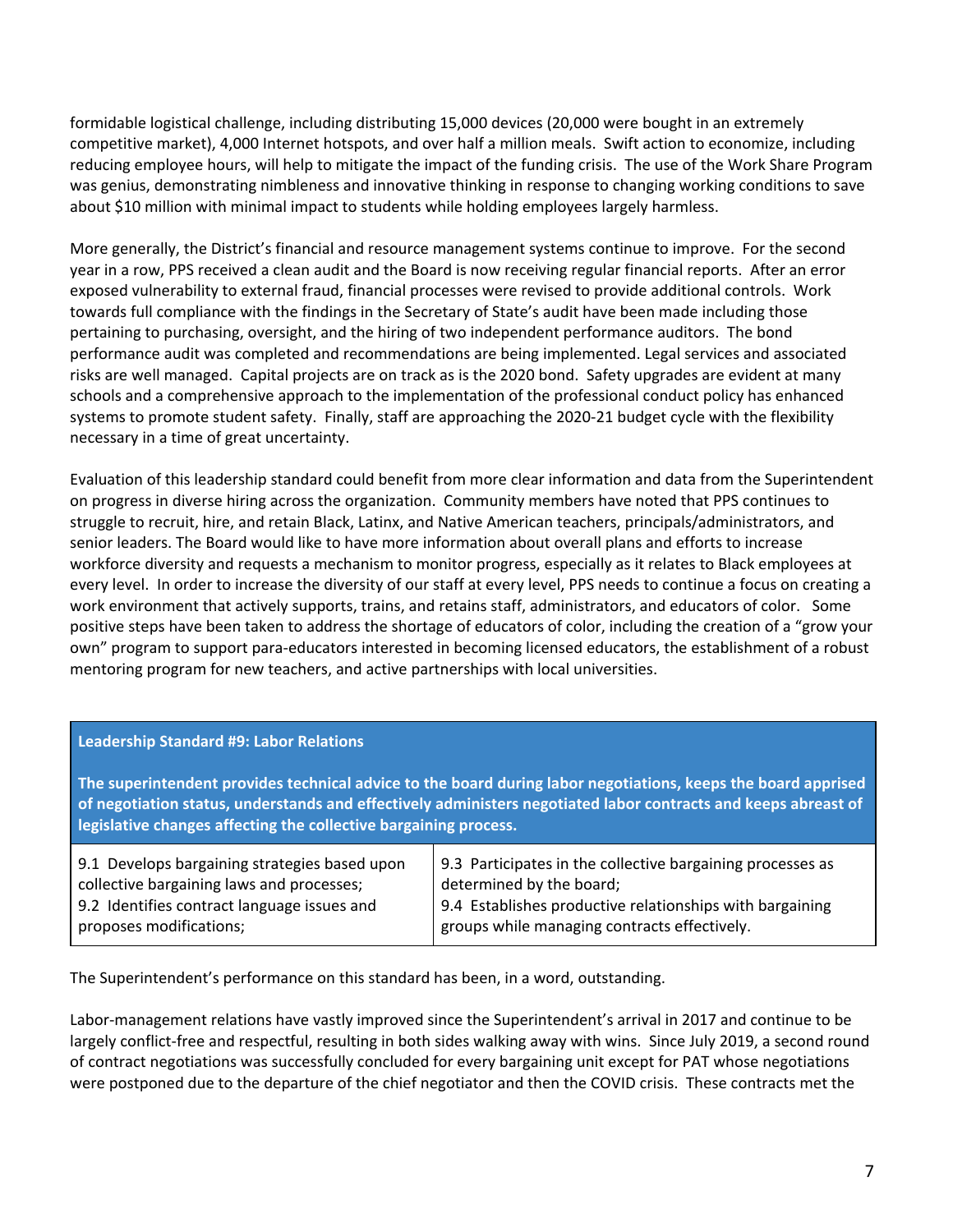district's financial goals while at the same time garnering unusually positive comments from the labor partners about both the terms of the contracts and the respectful and responsive tenor of negotiations.

Thanks to the ongoing work of his strong and fair-minded leadership team, the Superintendent has built a solid foundation of trust with our labor partners. This allowed PPS to successfully roll out new practices under the Professional Conduct Policy, improve the uptake of the GVC, and develop a strong SIA application that prioritized supports for our most underserved students and schools. As noted above, in response to the COVID crisis, PPS innovatively used the Work Share Program holding employees largely harmless while saving PPS an estimated \$10 million. The speed with which PPS secured union agreement to the Work Share program is a testament to the positive evolution of labor relations.

The COVID crisis has imposed extraordinary challenges for all district employees. With very few exceptions, they have proven themselves to be remarkably flexible, resourceful, and innovative. We recognize their sacrifices and are deeply grateful for their dedication to serving our students and families. As we look ahead to next school year, the only thing we can reliably predict is that we will all have to continue to adapt to circumstances largely out of our control, including severe budgetary constraints in the coming years. Regrettably, this will require some reductions in workforce. We want to recognize the additional burden this will place on our employees. We are confident that the improved relationships with our labor partners will help us engage in collaborative problem solving as the situation evolves.

Once the constraints related to the COVID crisis are loosened, we look forward to resumption of negotiations with PAT on a new contract, including modifications to align with the district's emerging strategic plan to improve student outcomes, particularly at CSI and TSI schools.

## **PERFORMANCE METRICS**

This year, as a district and board, we made immense progress in becoming truly focused on monitoring, measuring, and continuously working to improve student achievement and eliminate achievement disparities. Through the development and implementation of a balanced assessment system, the board's adoption of student performance goals, the continued implementation of the GVC, professional development focused on improving instructional practice, and an improved system of supports to school administrators, this district has pivoted toward an authentic and concerted focus on student achievement. In recognition of all this groundwork and effort, it is profoundly sad that COVID upended all these structures and significantly interrupted student learning and educators' commitment to improving every child's progress toward mastery of our stated goals. Based on the systems we have begun to put in place, and somewhat on the mid-year results from MAPS, we believe that this district was gaining momentum toward our achievement goals. Instead, rightly, our focus became making sure students had access to food, caring relationships with staff and some modicum of connection to school communities and learning targets. While we lost the ability to maintain the instructional strategies designed to achieve our stated student learning goals, the bright spot is that without all this groundwork, this district would have been severely hampered in adapting to the unprecedented challenges of COVID and school building closure.

Evaluating the Superintendent's performance using the tool of the agreed upon Performance Goals seems similar to adopting a budget based on financial projections that we know will need to be severely readjusted. Nonetheless, we are left to gauge progress based on mid-year student achievement metrics.